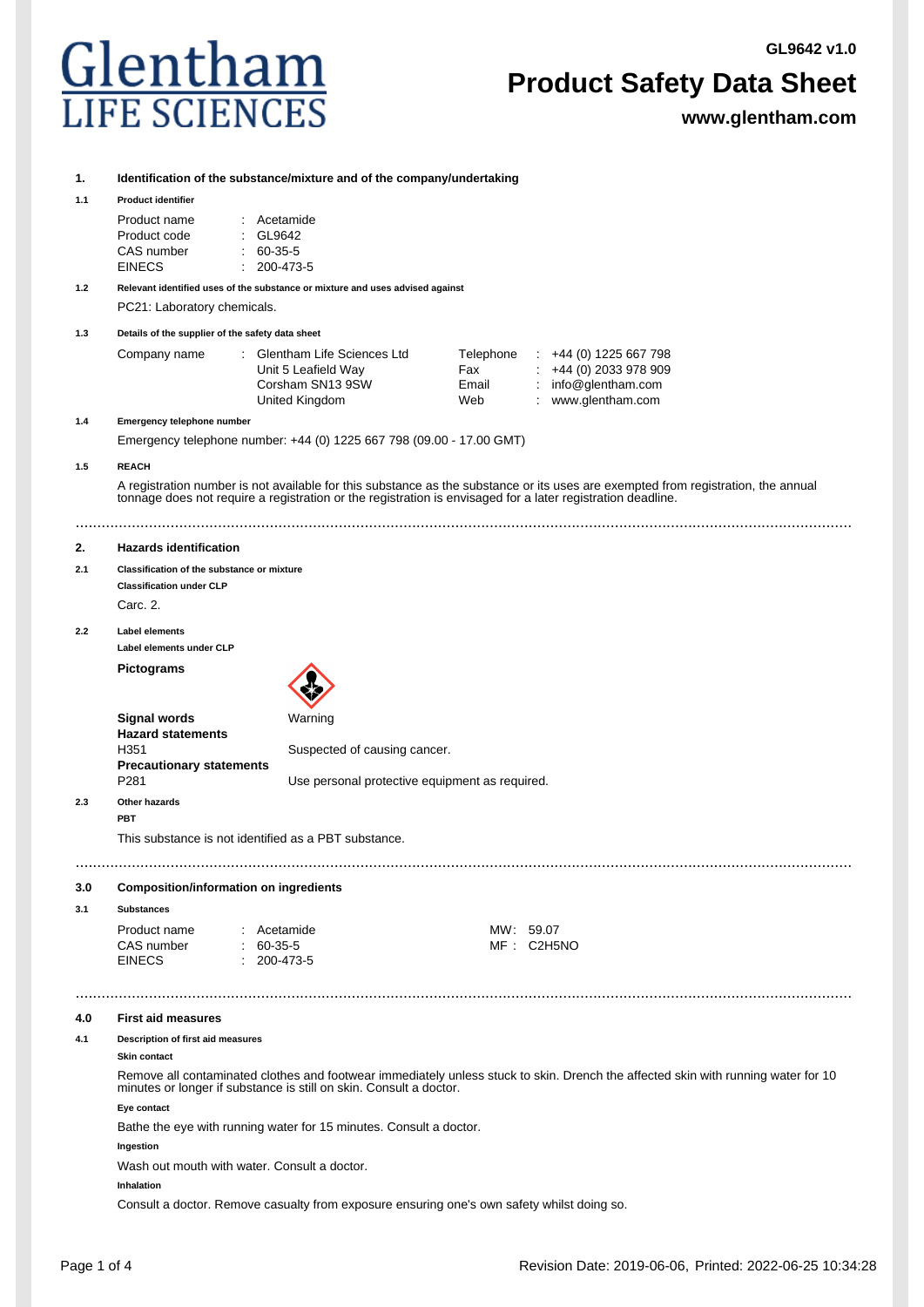

# **Product Safety Data Sheet**

**www.glentham.com**

| 4.2 | Most important symptoms and effects, both acute and delayed<br>Skin contact                                                                                                                  |
|-----|----------------------------------------------------------------------------------------------------------------------------------------------------------------------------------------------|
|     | There may be mild irritation at the site of contact.                                                                                                                                         |
|     | Eye contact                                                                                                                                                                                  |
|     | There may be irritation and redness.                                                                                                                                                         |
|     | Ingestion                                                                                                                                                                                    |
|     | There may be irritation of the throat.                                                                                                                                                       |
|     | Inhalation                                                                                                                                                                                   |
|     | There may be irritation of the throat with a feeling of tightness in the chest.                                                                                                              |
|     | Delayed / immediate effects                                                                                                                                                                  |
|     | Delayed effects can be expected after long-term exposure.                                                                                                                                    |
| 4.3 | Indication of any immediate medical attention and special treatment needed<br>Immediate / special treatment                                                                                  |
|     | Not applicable.                                                                                                                                                                              |
|     |                                                                                                                                                                                              |
| 5.0 | <b>Fire-fighting measures</b>                                                                                                                                                                |
| 5.1 | <b>Extinguishing media</b>                                                                                                                                                                   |
|     | Suitable extinguishing media for the surrounding fire should be used.                                                                                                                        |
| 5.2 | Special hazards arising from the substance or mixture                                                                                                                                        |
|     | <b>Exposure hazards</b>                                                                                                                                                                      |
|     | In combustion emits toxic fumes.                                                                                                                                                             |
| 5.3 | Advice for fire-fighters                                                                                                                                                                     |
|     | Wear self-contained breathing apparatus. Wear protective clothing to prevent contact with skin and eyes.                                                                                     |
|     |                                                                                                                                                                                              |
| 6.0 | Accidental release measures                                                                                                                                                                  |
| 6.1 | Personal precautions, protective equipment and emergency procedures                                                                                                                          |
|     | <b>Personal precautions</b>                                                                                                                                                                  |
|     | Refer to section 8 of SDS for personal protection details. Do not create dust. Evacuate the area immediately.                                                                                |
| 6.2 | <b>Environmental precautions</b>                                                                                                                                                             |
|     | Do not discharge into drains or rivers. Alert the neighbourhood to the presence of fumes or gas.                                                                                             |
| 6.3 | Methods and material for containment and cleaning up<br>Clean-up procedures                                                                                                                  |
|     | Transfer to a closable, labelled salvage container for disposal by an appropriate method. Clean-up should be dealt with only by<br>qualified personnel familiar with the specific substance. |
| 6.3 | Reference to other sections                                                                                                                                                                  |
|     | Refer to section 8 of SDS.                                                                                                                                                                   |
|     |                                                                                                                                                                                              |
| 7.0 | Handling and storage                                                                                                                                                                         |
| 7.1 | Precautions for safe handling                                                                                                                                                                |
|     | <b>Handling requirements</b>                                                                                                                                                                 |
|     | Ensure there is sufficient ventilation of the area.                                                                                                                                          |
| 7.2 | Conditions for safe storage, including any incompatibilities                                                                                                                                 |
|     | <b>Storage conditions</b>                                                                                                                                                                    |
| 7.3 | Store in cool, well ventilated area. Keep container tightly closed. Avoid contact with water or humidity.<br>Specific end use(s)                                                             |
|     | No data available.                                                                                                                                                                           |
|     |                                                                                                                                                                                              |
|     |                                                                                                                                                                                              |
| 8.0 | Exposure controls/personal protection                                                                                                                                                        |
| 8.1 | <b>Control parameters</b>                                                                                                                                                                    |
|     | Workplace exposure limits                                                                                                                                                                    |
| 8.2 | <b>Exposure controls</b>                                                                                                                                                                     |
|     | <b>Engineering measures</b>                                                                                                                                                                  |
|     | Ensure there is sufficient ventilation of the area.                                                                                                                                          |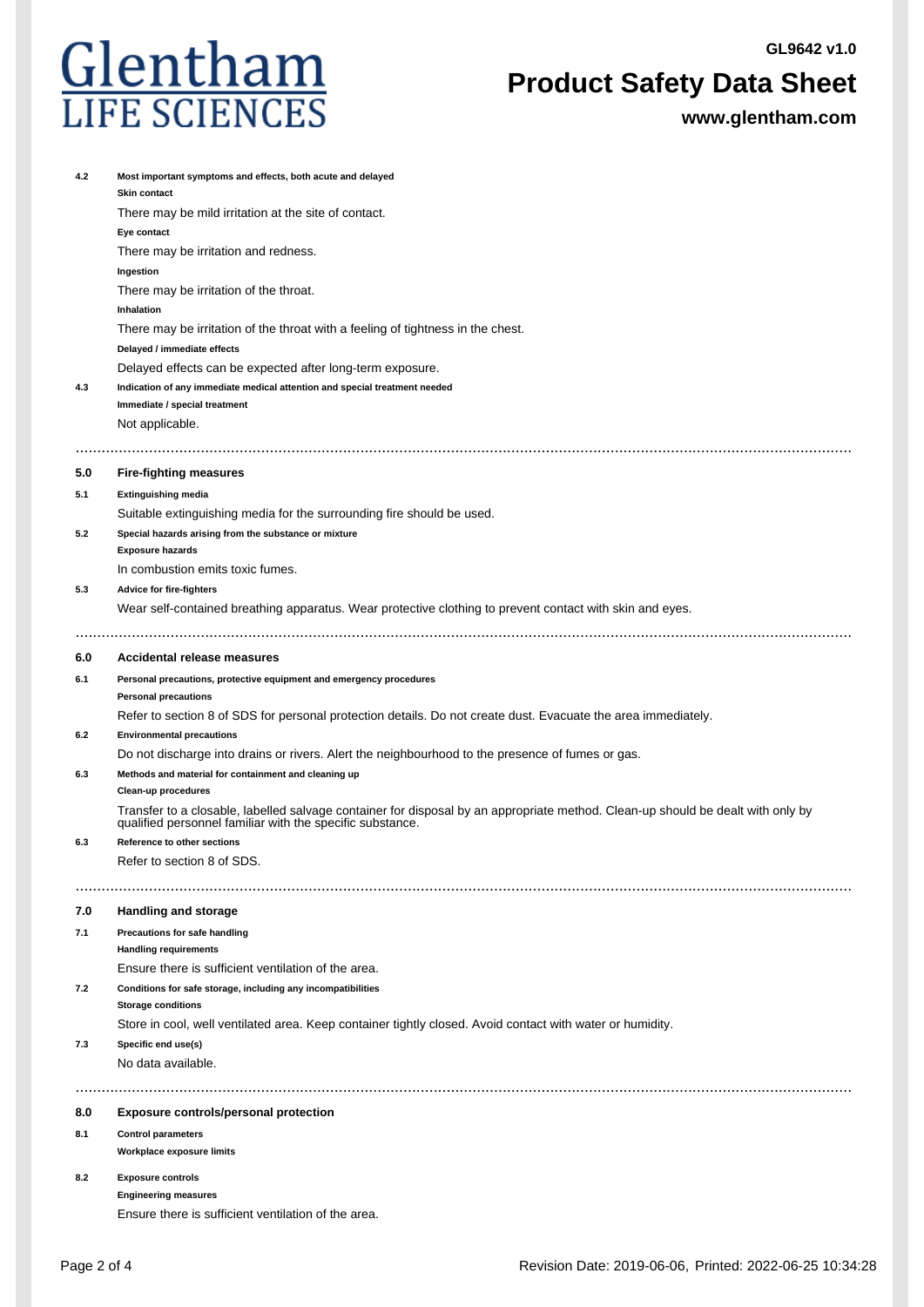

# **Product Safety Data Sheet**

**www.glentham.com**

|      | <b>Respiratory protection</b>                                                                                                                                    |  |
|------|------------------------------------------------------------------------------------------------------------------------------------------------------------------|--|
|      | Self- contained breathing apparatus must be available in case of emergency.                                                                                      |  |
|      | <b>Hand protection</b>                                                                                                                                           |  |
|      | Protective gloves.                                                                                                                                               |  |
|      | Eye protection                                                                                                                                                   |  |
|      | Safety glasses. Ensure eye bath is to hand.                                                                                                                      |  |
|      | <b>Skin protection</b>                                                                                                                                           |  |
|      | Protective clothing.                                                                                                                                             |  |
|      |                                                                                                                                                                  |  |
| 9.0  | Physical and chemical properties                                                                                                                                 |  |
| 9.1  | Information on basic physical and chemical properties                                                                                                            |  |
|      | Physical Form:<br>Crystalline powder                                                                                                                             |  |
|      | Colour:<br>White                                                                                                                                                 |  |
|      |                                                                                                                                                                  |  |
| 9.2  | Other information                                                                                                                                                |  |
|      | Not applicable.                                                                                                                                                  |  |
|      |                                                                                                                                                                  |  |
| 10.0 | <b>Stability and reactivity</b>                                                                                                                                  |  |
| 10.1 | Reactivity                                                                                                                                                       |  |
|      | Stable under recommended transport or storage conditions.                                                                                                        |  |
| 10.2 | <b>Chemical stability</b>                                                                                                                                        |  |
|      | Stable under normal conditions.                                                                                                                                  |  |
| 10.3 | Possibility of hazardous reactions<br><b>Hazardous reactions</b>                                                                                                 |  |
|      | Hazardous reactions will not occur under normal transport or storage conditions. Decomposition may occur on exposure to conditions<br>or materials listed below. |  |
| 10.4 | <b>Conditions to avoid</b>                                                                                                                                       |  |
|      | Heat. Hot surfaces. Flames.                                                                                                                                      |  |
| 10.5 | Incompatible materials                                                                                                                                           |  |
|      | <b>Materials to avoid</b>                                                                                                                                        |  |
|      | Strong acids. Strong oxidising agents.                                                                                                                           |  |
|      |                                                                                                                                                                  |  |
| 11.0 | <b>Toxicological information</b>                                                                                                                                 |  |
| 11.1 | Information on toxicological effects                                                                                                                             |  |
|      | <b>Toxicity values</b>                                                                                                                                           |  |
|      | Not applicable.                                                                                                                                                  |  |
| 11.2 | Information on toxicological effects<br>Skin contact                                                                                                             |  |
|      | There may be mild irritation at the site of contact.                                                                                                             |  |
|      | Eye contact                                                                                                                                                      |  |
|      | There may be irritation and redness.                                                                                                                             |  |
|      | Ingestion                                                                                                                                                        |  |
|      | There may be irritation of the throat.                                                                                                                           |  |
|      | Inhalation                                                                                                                                                       |  |
|      | There may be irritation of the throat with a feeling of tightness in the chest.                                                                                  |  |
|      | Delayed / immediate effects                                                                                                                                      |  |
|      | Delayed effects can be expected after long-term exposure.                                                                                                        |  |
|      | Other information                                                                                                                                                |  |
|      |                                                                                                                                                                  |  |
|      |                                                                                                                                                                  |  |
| 12.0 | <b>Ecological information</b>                                                                                                                                    |  |
| 12.1 | <b>Toxicity</b>                                                                                                                                                  |  |
|      | Not applicable.                                                                                                                                                  |  |

**12.2 Persistence and degradability**